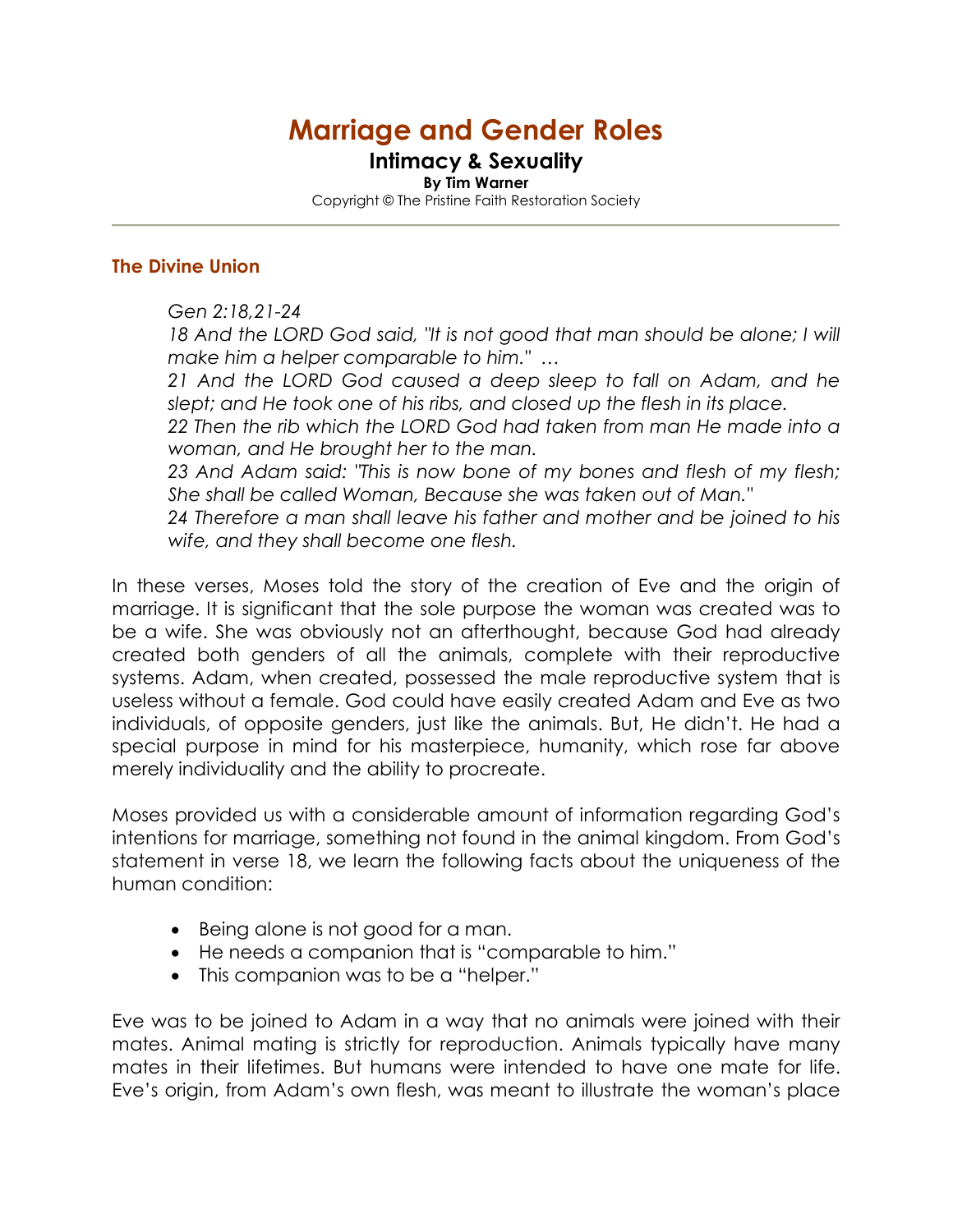in marriage. Adam's reaction in calling her "woman" was to highlight her intimate connection to himself.

### The Meaning of Becoming "One Flesh"

#### *Genesis 2:23-24*

*23 And Adam said: "This is now bone of my bones and flesh of my flesh; She shall be called Woman, Because* she was taken out of Man*."* 

*24 Therefore a man shall leave his father and mother and be joined to his wife, and* they shall become one flesh*.* 

The Apostle Paul commented on Genesis 2:18-24, drawing an obvious conclusion from it.

#### *Ephesians 5:27-31*

*28 So husbands ought to love their own wives as their own bodies; he who loves his wife loves himself.* 

*29 For no one ever hated his own flesh, but nourishes and cherishes it, just as the Lord does the church.* 

*30 For we are members of His body, of His flesh and of His bones.* 

*31 "For this reason a man shall leave his father and mother and be joined to his wife, and the two shall become one flesh."* 

Paul explained the reason God created Eve from Adam's own flesh. It was to graphically portray what He intended the man and woman to be, a married couple that become "one flesh." Becoming "one flesh" is meant both as a metaphor and literally. The metaphor is explained by Paul above, that the man must cherish his wife as part of his own body. So, Paul commanded that a Christian man must love and care for his wife with the same devotion he has for his own body.

The literal sense in which man and wife become "one flesh" is realized in two ways. First, when they consummate their marriage with sexual intercourse, they become "one flesh." In the sexual act itself, there is a union of the male and female bodies. That God regards sexual intercourse as the consummation of marriage is clearly established in ancient Jewish wedding customs of the Old Testament. The celebration of the guests at a Jewish wedding continued until the bride and groom came out of the wedding chamber having consummated the marriage with sexual intercourse. The wedding vows alone were not considered the sealing of the marriage. The completion of the sealing of the marriage was the sexual union that followed (Genesis 29:19-25).

The Law of Moses provided regulations concerning virginity, and provisions for immediate divorce for a man who discovers that his new wife was not a virgin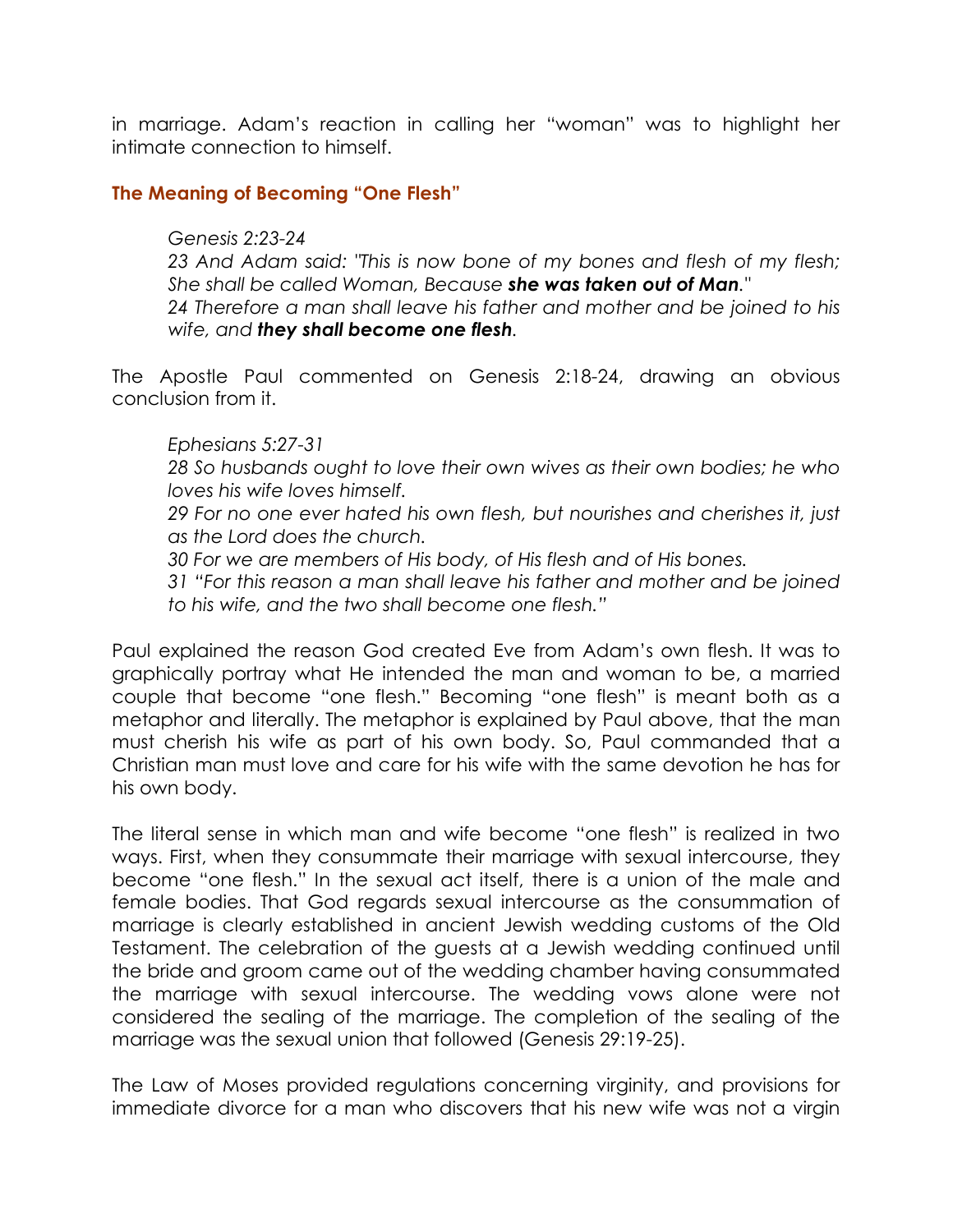when he married her (Deuteronomy 22:13-19). Virginity was a gift that the woman must reserve for her husband (and by implication the husband also for his new wife).

The Bible forbids sexual intercourse outside of marriage. The Apostle Paul considered sexual intercourse to be the consummation of marriage even it if was done with a prostitute! In other words, a man who goes to a prostitute is essentially married to her in God's sight simply by engaging in the sexual act.

*1 Corinthians 6:15-17 15 Do you not know that your bodies are members of Christ? Shall I then take the members of Christ and make them members of a harlot? Certainly not!* 

16 Or do you not know that he who is joined to a harlot is one body with *her? For "the two," He says, "shall become one flesh."* 

Paul stated that intercourse with a prostitute is a "marriage" in God's sight by immediately citing what consummates a marriage in Genesis 2:24. It is clear from this passage why casual sex is forbidden by God, and why marriage is for life.

The conception of a child includes a blend of physical substance and DNA from both father and mother. And it is through the act of intercourse that man and wife join their substance and literally produce another person consisting of the substance and characteristics of both. In their children both man and wife remain "one flesh" long after their deaths in every generation that follows them.

# Continued Physical Intimacy in Marriage

*Proverbs 5:15-21* 

*15 Drink water from your own cistern, and running water from your own well.* 

*16 Should your fountains be dispersed abroad, streams of water in the streets?* 

*17 Let them be only your own, and not for strangers with you.* 

*18 Let your fountain be blessed, and rejoice with the wife of your youth.* 

19 As a loving deer and a graceful doe, let her breasts satisfy you at all *times; and always be enraptured with her love.* 

*20 For why should you, my son, be enraptured by an immoral woman, and be embraced in the arms of a seductress?* 

*21 For the ways of man are before the eyes of the LORD, and He ponders all his paths.*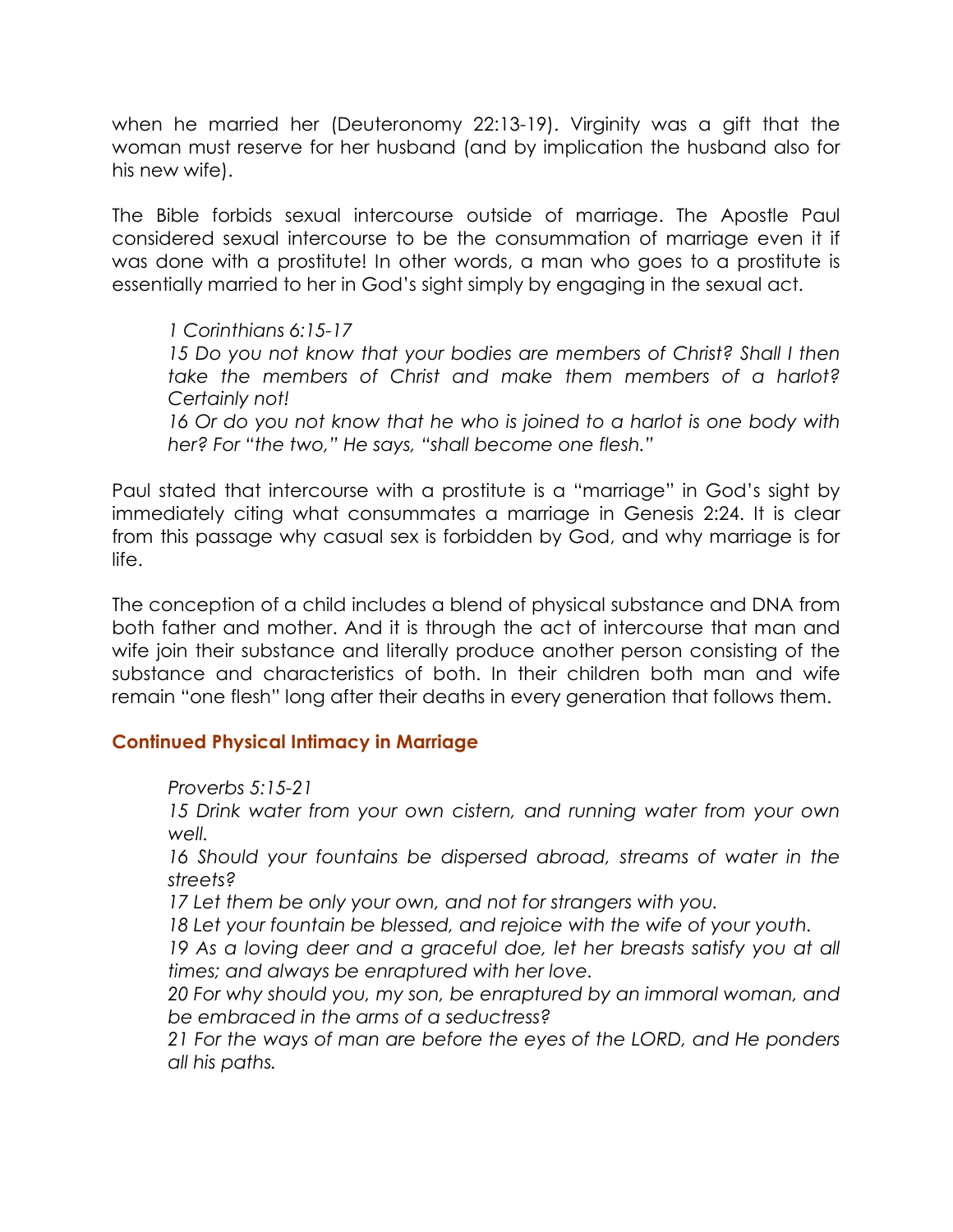The above passage likens purity within marriage to a private well (representing the wife). Going after another woman who is not your wife is likened to drinking water from the street, where people walk, and the excrement of horses and other animals pollutes.

While sexual intercourse is certainly for reproduction, and the guarantee that the human race will continue, it has another purpose that is just as important. Notice in verse 19 above that the wife's breasts are to provide pleasure and satisfaction for her husband. Biologically, a woman's breasts are to provide milk to nourish her child. Yet, the breasts, as well sexual acts, are also meant for intimate pleasure, with husband and wife seeking to satisfy the other through physical intimacy. The Word of God also makes this a priority in marriage, even going so far as to say that each partner must seek to fully satisfy the other's sexual needs.

## *1 Corinthians 7:3-5*

*3 Let the husband render to his wife the affection due her, and likewise also the wife to her husband.* 

*4 The wife does not have authority over her own body, but the husband does. And likewise the husband does not have authority over his own body, but the wife does.* 

*5 Do not deprive one another except with consent for a time, that you may give yourselves to fasting and prayer; and come together again so that Satan does not tempt you because of your lack of self-control.* 

Verse 3 indicates that the husband and wife are under an obligation to satisfy the other physically. In verse 4, the Apostle Paul indicates that in marriage, the wife gives up the authority over her own sexuality to her husband. Likewise, he gives up authority over his sexuality to her. Everything sexual about the wife now belongs to her husband. Everything sexual about the man now belongs to his wife. This includes the various parts of the body, as well as the emotions and the mind. Jesus said: "*You have heard that it was said to those of old, 'You shall not commit adultery.' But I say to you that whoever looks at a woman to lust for her has already committed adultery with her in his heart*" (Matt. 5:27-28).

Notice also that a husband and wife are forbidden to "deprive one another." Paul forbid either husband or wife from withholding sex from the other for any reason except "with consent" in order to devote themselves to special fasting and prayer for a specific period of time. If the wife or husband, for whatever reason, felt the need to fast and pray for something specific, the other partner should consent to forgo sexual relations until the specified time. But, Paul also wrote that they should immediately resume their sexual activity once this previously agreed upon time elapsed. Why? Because depriving a spouse makes them susceptible to temptation.